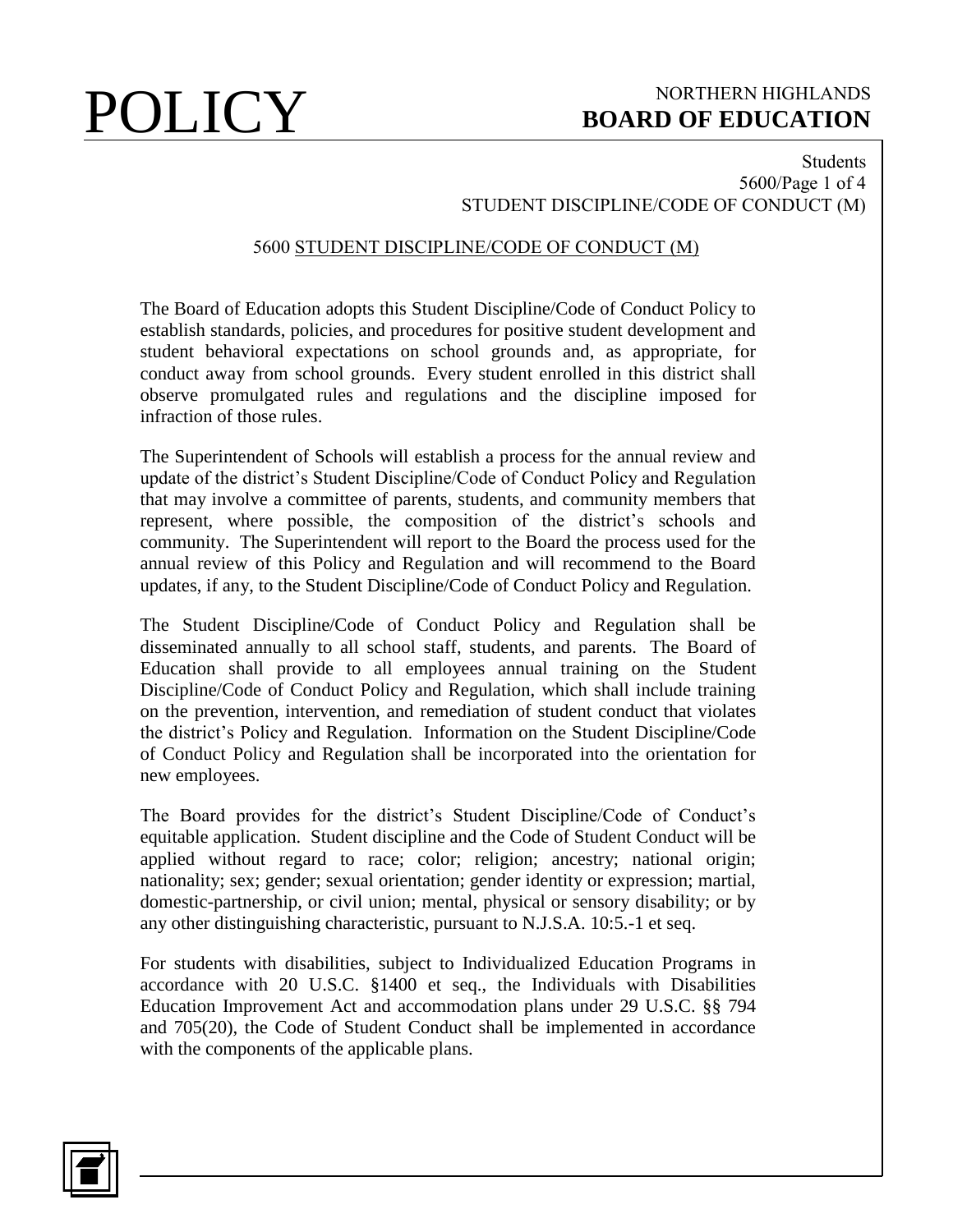### Students 5600/Page 2 of 4 STUDENT DISCIPLINE/CODE OF CONDUCT (M)

The Student Discipline/Code of Conduct is established for the purposes outlined in N.J.A.C. 6A:16-7.1(b).

Policy and Regulation 5600 include a description of student responsibilities that include expectations for academic achievement, behavior, and attendance, pursuant to N.J.A.C. 6A:32-8 and 12.1; a description of behaviors that will result in suspension or expulsion, pursuant to N.J.S.A. 18A:37-2; and a description of student rights pursuant to N.J.A.C. 6A:16-7.1(c)3.i through vii.

The Board of Education approves the use of comprehensive behavioral supports that promote positive student development and the students' abilities to fulfill the behavioral expectations established by the Board. These behavioral supports include, but are not limited to, positive reinforcement for good conduct and academic success including the programs that honor and reward student conduct and academic achievement; supportive intervention and referral services including those services outlined in Policy 2417; remediation of problem behaviors that take into account the behavior's nature, the students' developmental ages and the students' histories of problem behaviors and performance; and for students with disabilities, the behavior interventions and supports shall be determined and provided pursuant to N.J.A.C. 6A:14.

Policy and Regulation 5600 include a description of school responses to violations of behavioral expectations established by the Board that, at a minimum, are graded according to the severity of the offenses, and consider the developmental ages of the student offenders and their histories of inappropriate behaviors pursuant to N.J.A.C. 6A:16-7.1(c)5.

Students are required to be in compliance with Policy and Regulation 5200 – Attendance pursuant to N.J.A.C. 6A:16-7.6 and Policy 5512 – Harassment, Intimidation, and Bullying pursuant to N.J.A.C. 6A:16-7.7.

The Building Principal shall maintain a current list of community-based health and social service provider agencies available to support a student and the student's family, as appropriate, and a list of legal resources available to serve the community.

The Building Principal or designee shall have the authority to assign discipline to students. School authorities also have the right to impose a consequence on a student for conduct away from school grounds that is consistent with the district's Code of Student Conduct pursuant to N.J.A.C. 6A:16-7.5. This authority shall be exercised only when it is reasonably necessary for the student's physical or

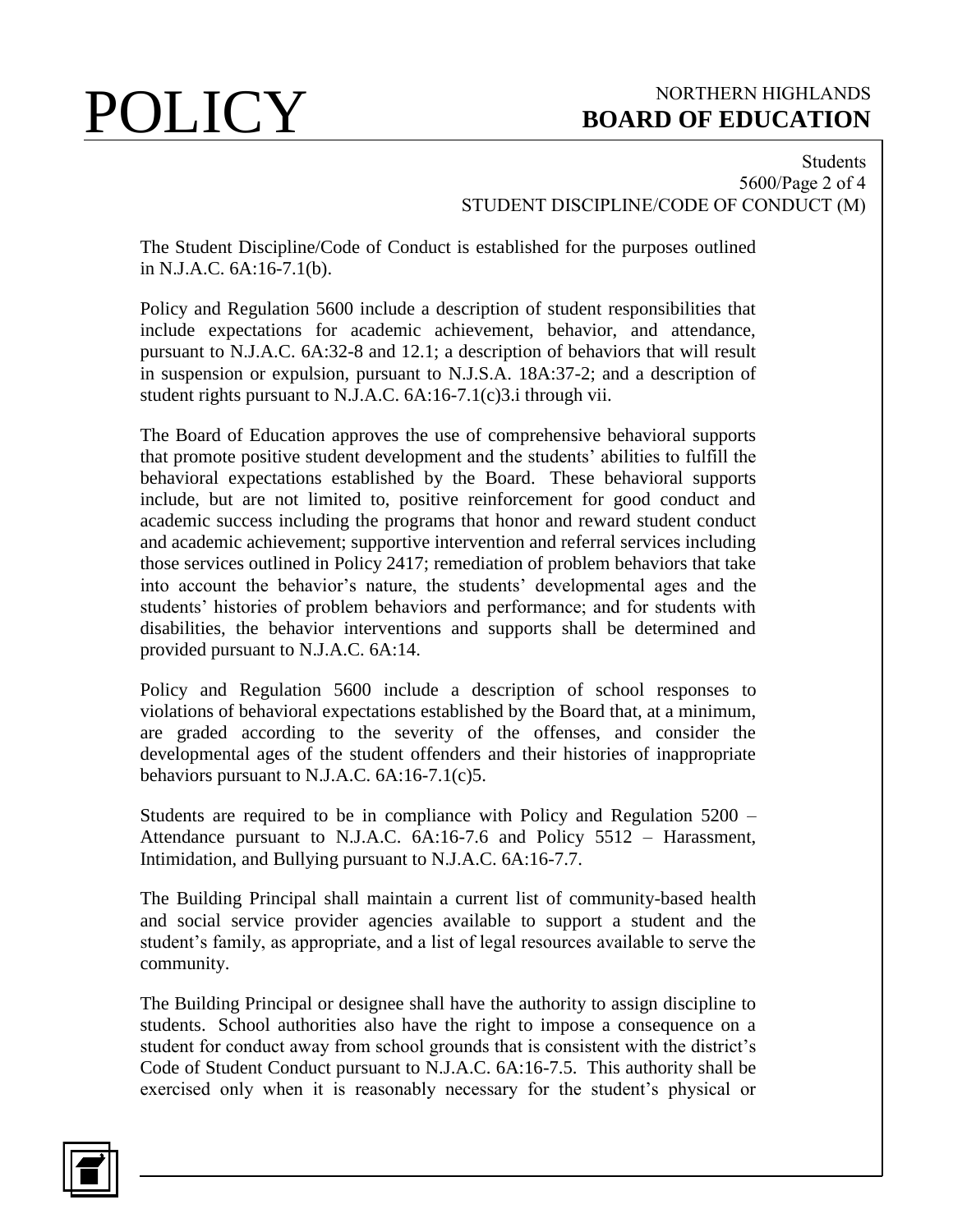### Students 5600/Page 3 of 4 STUDENT DISCIPLINE/CODE OF CONDUCT (M)

emotional safety, security, and well-being or for reasons relating to the safety, security, and well-being of other students, staff, or school grounds, pursuant to N.J.S.A. 18A:25-2 and 18A:37-2. This authority shall be exercised only when the conduct that is the subject of the proposed consequence materially and substantially interferes with the requirements of appropriate discipline in the operation of the school. Consequences pursuant to N.J.A.C. 6A:16-7.5 shall be handled in accordance with Policy and Regulation 5600, pursuant to N.J.A.C. 6A:16-7.1, and as appropriate, in accordance with N.J.A.C. 6A:16-7-2, 6A:16-7.3, or 6A:16-7.4. School authorities shall respond to harassment, intimidation, or bullying that occurs off school grounds, pursuant to N.J.S.A. 18A:37-14 and 15.3 and N.J.A.C. 6A:16-1.3, 7.1, and 7.7.

Consequences and appropriate remedial action for a student who commits one or more acts of harassment, intimidation, or bullying may range from positive behavioral interventions up to and including suspension or expulsion. The factors for determining consequences and remedial measures and examples of consequences and remedial measures are listed in Policy 5512 – Harassment, Intimidation, and Bullying. Consequences for a student who commits an act of harassment, intimidation, or bullying shall be varied and graded according to the nature of the behavior, the developmental age of the student and the student's history of problem behaviors and performance, and shall be consistent with this Policy and the school district's Student Discipline/Code of Conduct Policy pursuant to N.J.A.C. 6A:16-7.1. Remedial measures for one or more acts of harassment, intimidation, or bullying shall be designed to correct the problem behavior; prevent another occurrence of the problem; protect and provide support for the victim of the act; and take corrective action for documented systemic problems related to harassment, intimidation, or bullying.

Consequences and remedial measures to address acts or incidents of dating violence at school shall be consistent with the school district's Student Discipline/Code of Conduct Policy. The factors for determining consequences and remedial measures and examples of consequences and remedial measures are included in Policy and Regulation 5519 – Dating Violence at School and shall be used to address the act or incident as well as serve as remediation, intervention, education, and prevention for all individuals involved. The responses shall be tiered with consideration given to the seriousness and the number of previous occurrences of acts or incidents in which both the victim and aggressor have been involved. Consequences for acts or incidents of dating violence at school may range from admonishment to suspension or expulsion. Retaliation towards the victim of any act or incident of dating violence shall be considered when administering consequences to the aggressor based on the